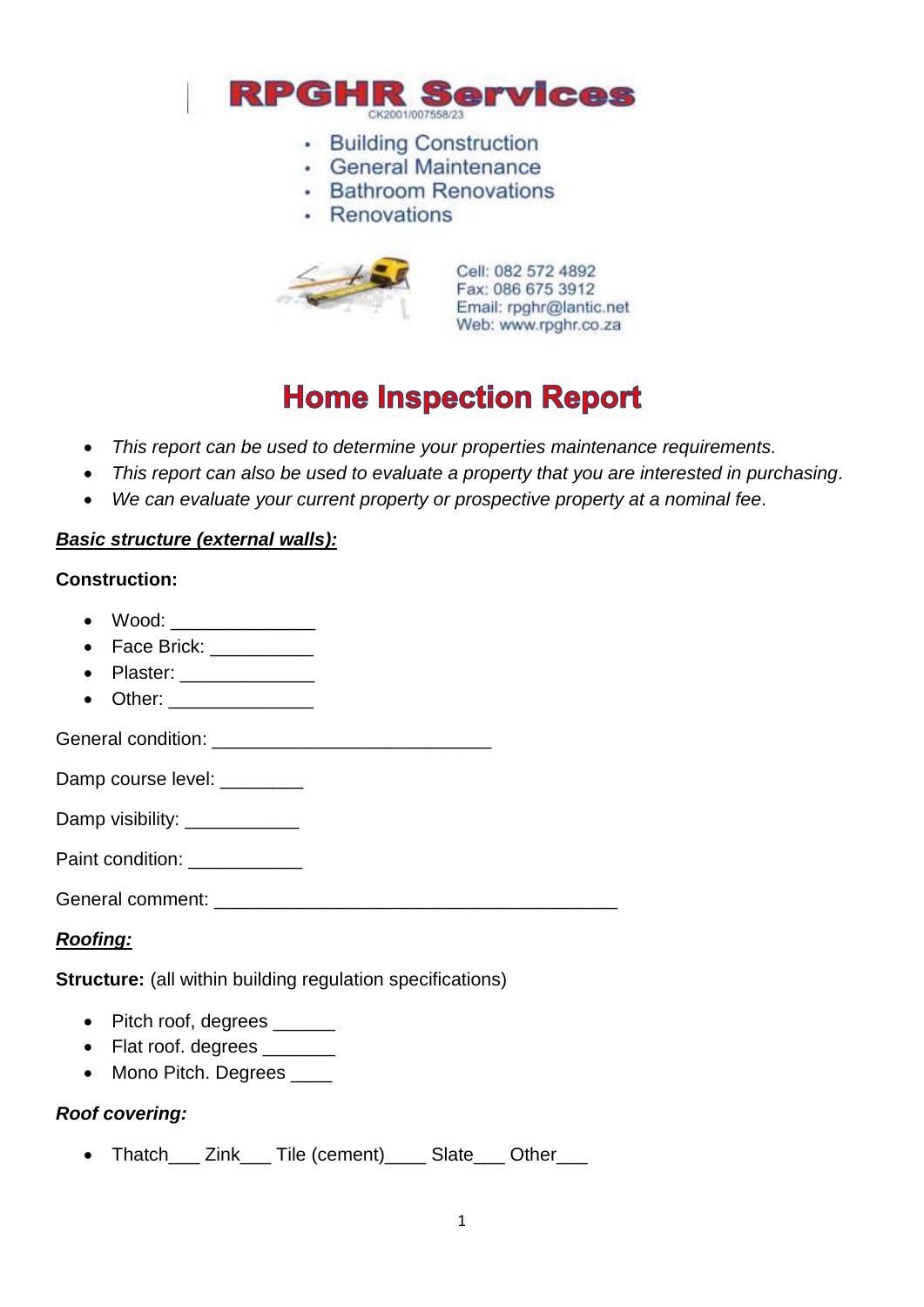| Signs of possible leaks and or deterioration: __________________________________              |  |  |  |  |
|-----------------------------------------------------------------------------------------------|--|--|--|--|
| Roof - visible wooden trusses:                                                                |  |  |  |  |
| • Good condition<br>• Areas that shows possible deterioration or rot                          |  |  |  |  |
|                                                                                               |  |  |  |  |
| Gutters/down pipes:                                                                           |  |  |  |  |
| • Galvanised___ Aluminium___ No gutters_____ General condition _________________              |  |  |  |  |
| <b>General condition:</b>                                                                     |  |  |  |  |
| • Rust ________________<br>• Paint __________________                                         |  |  |  |  |
|                                                                                               |  |  |  |  |
| <u>Facia boards / Barge boards:</u>                                                           |  |  |  |  |
|                                                                                               |  |  |  |  |
| Roof - visible wooden trusses:                                                                |  |  |  |  |
| • Good condition<br>• Areas that shows possible deterioration or rot                          |  |  |  |  |
|                                                                                               |  |  |  |  |
| <u>Windows and doors:</u>                                                                     |  |  |  |  |
| Steel________ Wood _________ Aluminium _________                                              |  |  |  |  |
| <b>Condition of windows:</b>                                                                  |  |  |  |  |
| • Putty/Paint __________________<br>• Hinges and Locking mechanisms: ________________________ |  |  |  |  |
| General condition of windowsills: _________________________                                   |  |  |  |  |
| External doors, frames / security gates/ sliding doors                                        |  |  |  |  |
|                                                                                               |  |  |  |  |
|                                                                                               |  |  |  |  |
| Lock set as per insurance specifications: (external doors 4 lever) ____________               |  |  |  |  |
| <b>Ceilings / Cornices:</b>                                                                   |  |  |  |  |
| Knotty pine ___Rhino board___ Fibre cement___ Suspended___                                    |  |  |  |  |

2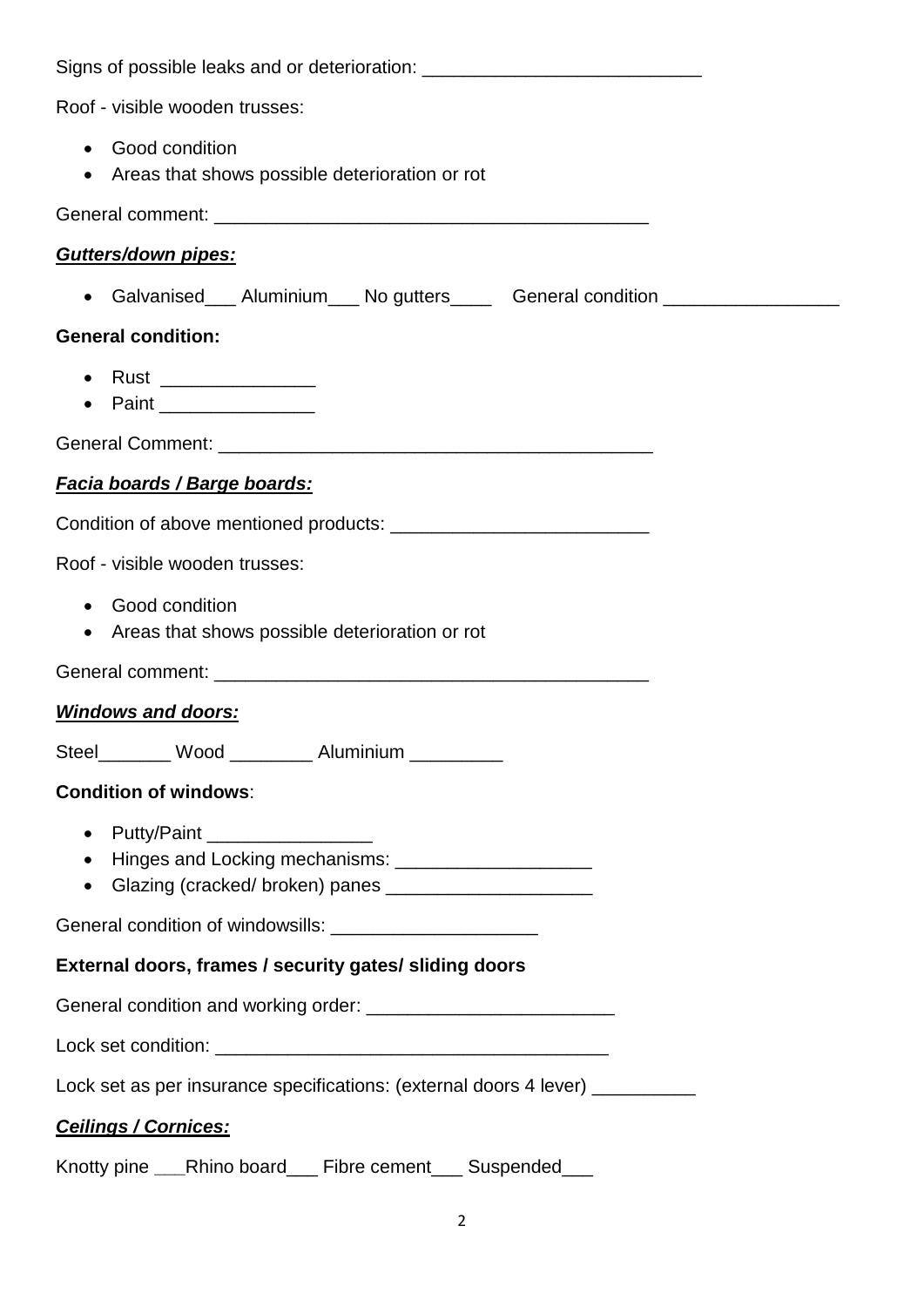## **Overall condition:**

- $\bullet$  Paint  $\bullet$
- Cracks \_\_\_\_\_\_\_\_\_\_\_\_\_\_\_\_\_\_\_\_\_\_\_\_\_
- Water damage \_\_\_\_\_\_\_\_\_\_\_\_\_\_\_\_\_\_\_

## *Interior walls:*

Plaster \_\_ Face brick \_\_ Tiles \_\_ Dry wall \_\_ Other\_\_\_\_\_\_\_\_\_\_\_\_\_\_\_\_\_\_\_\_\_\_\_\_\_\_\_\_\_

Overall condition: **Example 20** and  $\overline{a}$  and  $\overline{b}$  and  $\overline{c}$  and  $\overline{d}$  and  $\overline{b}$  and  $\overline{a}$  and  $\overline{a}$  and  $\overline{a}$  and  $\overline{a}$  and  $\overline{a}$  and  $\overline{a}$  and  $\overline{a}$  and  $\overline{a}$  and  $\overline{a}$  and  $\overline$ 

## **General condition:**

- Paint **Paint** (obtain paint colour code/s that was used, if possible)
- $\bullet$  Rust

## *Floor covering / skirting's:*

Tiles Wooden flooring Carpets Other

## **General condition:**

- $\bullet$  Wear
- Cracks\_\_\_\_\_\_\_\_\_\_\_
- $\bullet$  Grout

Overall condition of floors /skirting: \_\_\_\_\_\_\_\_\_\_\_\_\_\_\_\_\_\_\_\_\_\_\_\_\_\_

## *Plumbing: (Plumbing COC available)*

Copper piping**\_\_** Galvanised piping**\_\_\_** Poly prop\_\_\_ Other**\_\_\_\_\_\_\_**

General condition: \_\_\_\_\_\_\_\_\_\_\_\_\_\_\_\_\_\_\_\_\_\_\_\_\_\_\_\_\_\_\_\_\_\_\_\_\_\_\_\_\_

## **Sanitary ware:**

| Bath |  | Toilet Washbasin Shower |  | Taps Zink |  |
|------|--|-------------------------|--|-----------|--|
|------|--|-------------------------|--|-----------|--|

General condition: **Example 2018** 

**Drain system:**

- Plastic Clay Fibre tar
- Inspection Eyes as per building regulations (not covered and visible)

General condition: **Example 2018** 

## **Taps:**

- Not leaking **Latter and Solution**
- All handles secured
- All related attachments working eg. hand shower